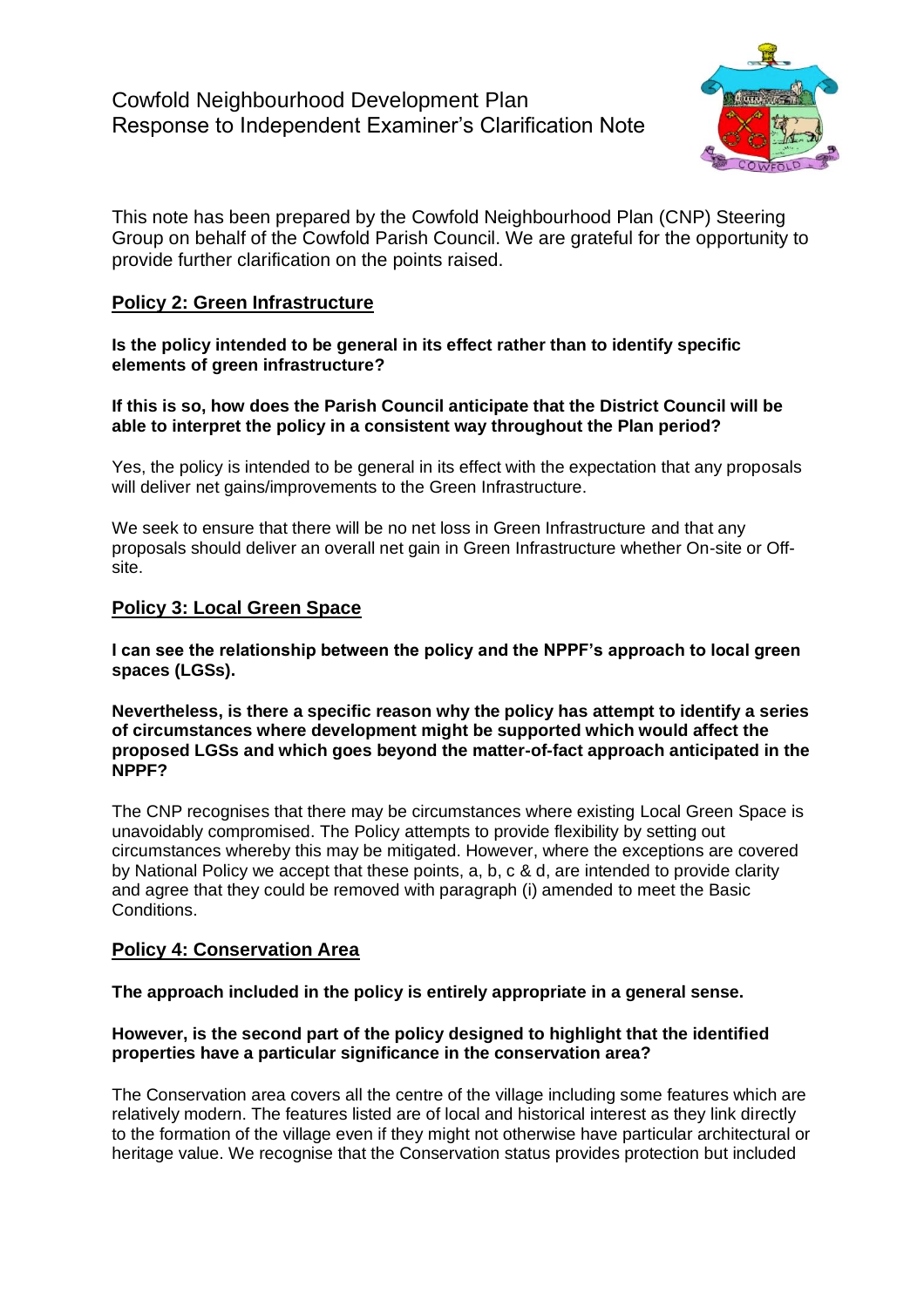the list to inform and clarify. We appreciate that it could be felt that this list is inappropriate as part of this policy and would be better included as part of an Aim.

# **Policy 5: Open Space**

## **As I read the second part of the policy it appears to offer a stronger degree of protection to open spaces to that proposed in Policy 3 for the LGSs?**

## **Was this the Parish Council's intention?**

## **If so, is it correct given that the open spaces have not been considered worthy for LGS designation?**

No, it is not intended to provide a higher degree of protection to the Open Space areas than that afforded to the LGS areas. The Open Space areas have not been listed as we did not want to limit this to a particular list but wished to establish an approach. These areas may have a strong local heritage or recreational interest but do not meet the tests to list them as LGS. In the case of the Community Space proposed under Policy 11 and Policy 12, we would consider these as Open Space today but post development it may well be appropriate to consider them for LGS status.

Cowfold is defined by its rural location and its countryside setting therefore it is felt to be important to have protection for the Open Spaces that provide this, whether they are existing or to form part of any development. There is an additional concern that where a development is to be built that might affect an existing Open Space, that the replacement Open Space should be made available before any development commences.

## **Policy 6: Community Services and Facilities**

## **Did the Parish Council consider identifying particular facilities (beyond the generality of paragraphs 5.3.2 and 5.3.3) to which the policy would apply?**

Yes, we did consider listing the particular facilities but felt doing so might limit the policy to those facilities listed and so we chose to have a policy providing a general approach. In a village of this size, there are only about 600 dwellings in the main village, clubs and societies may consist of relatively few members and be relatively informal. We felt that this should not reduce their importance. As an example, the Cowfold Village History Society has collated some very important research and collected many locally important artifacts despite being a small society. Our concern is that should a development in some way result in the loss of this or any of the other small village societies then this would be a loss that we could not support. We are not aware of any existing list of all such Community Services and Facilities but if it was felt that including such a list would be of benefit, such a list could be collated.

## **Policy 9: Residential Development Principles**

## **Is this policy intended to apply throughout the parish? If so, might it have unintended consequences?**

Yes, it is intended to apply throughout the Parish however on reflection it is evident that it was written on the basis of approved developments. It is not intended to imply that developments that comply with Policy 9 principles are accepted irrespective of location. An additional clause clarifying that any development should be within or adjoining the settlement edge could clarify this aspect. In essence any development needs to comply with the HDPF policies before the CNP Policy 9 can be applied.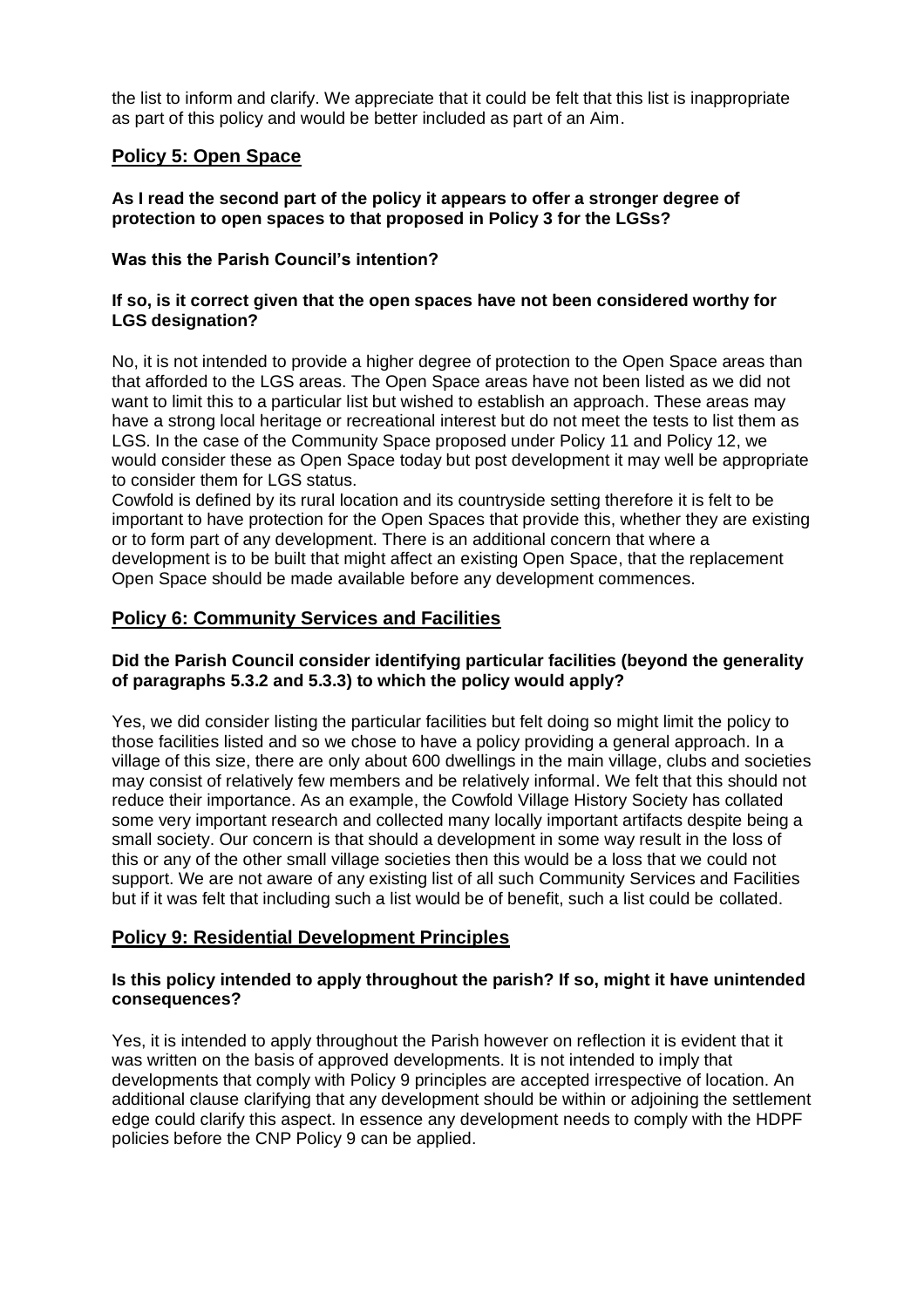# **Policy 10: Windfall Housing**

## **The policy approach is entirely correct.**

## **However, does it add any parish value to existing local policies?**

We recognise that this policy relies heavily on the HDPF which details a level of Windfall development. We felt it was important to include Policy 10 in the CNP considering the local audience and so prefer to retain it.

# **Policies 11/12: Brook Hill, CNP01 and Potters, CNP03**

#### **The policies are good examples of a criteria-based approach for the allocation of development sites. In turn they will assist significantly in promoting high quality outcomes.**

We thank you for your comments which are much appreciated. We have tried throughout the process to find a balance between all interests.

## **Policy 14: Employment**

#### **In i) am I correct in concluding that a-d are four separate types of development which will be supported rather than setting out a requirement that any development has to satisfy each of the four matters?**

Yes, it is correct, in effect i) is intended to be read as a. or b. or c. or d. although it is not intended that the proposals cannot satisfy more than one of these criteria. The policy could be revised to state that proposals should satisfy at least one of the listed criteria.

## **In ii) am I correct in concluding that the reverse is the case and development proposals need to meet each of the identified factors?**

Yes, it is correct in that ii) is intended to confirm that proposals will be supported provided all four criteria are met in full.

## **Policy 15: Communications**

## **Does iii) need to take account of permitted development rights?**

Yes, this policy is intended to take account of permitted development rights. We welcome modifications to the policy to ensure it meets the Basic Conditions.

## **Policy 16: Car Parking Provision**

## **Does i) add any value beyond the approach set out in ii)?**

The intention of i) is to include any development including but not limited to commercial, recreational and residential. ii) Is a very specific clause relating to residential development.

## **Monitoring and Review**

## **Section 9 of the Plan addresses these important matters very well.**